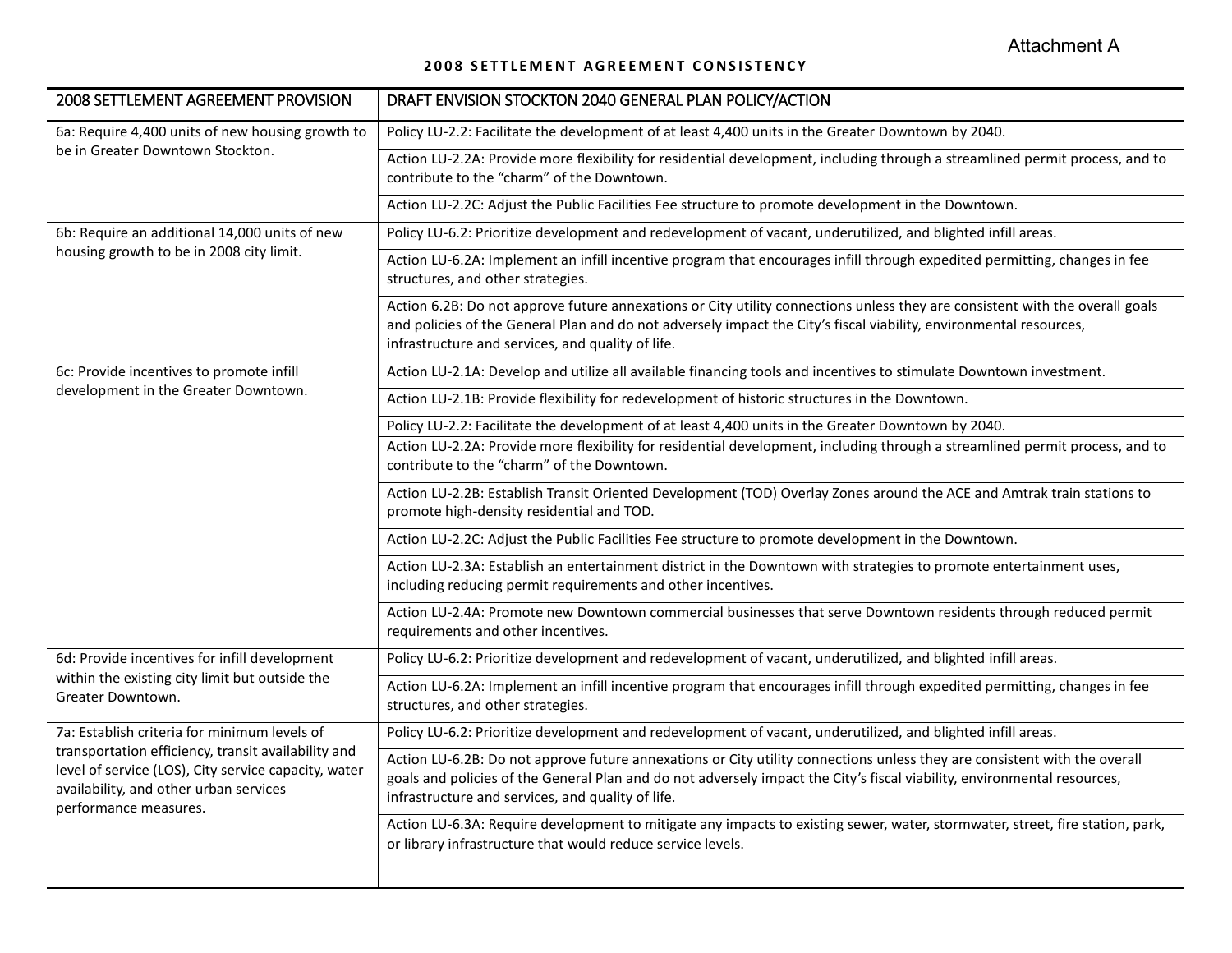## **2008 SETTLEMENT AGREEMENT CONSISTENCY**

|                                                                                                                                                                                                                                                                                                                 | Policy TR-4.1: Utilize level of service (LOS) information to aid understanding of potential major increases to vehicle delay at<br>key signalized intersections.                                                                                                               |
|-----------------------------------------------------------------------------------------------------------------------------------------------------------------------------------------------------------------------------------------------------------------------------------------------------------------|--------------------------------------------------------------------------------------------------------------------------------------------------------------------------------------------------------------------------------------------------------------------------------|
|                                                                                                                                                                                                                                                                                                                 | Action TR-4.1A: Strive for traffic LOS D or better.                                                                                                                                                                                                                            |
|                                                                                                                                                                                                                                                                                                                 | Policy TR-4.2: Replace LOS with: (1) vehicle-miles traveled (VMT) per capita; and (2) impacts to non-automobile travel<br>modes, as the metrics to analyze impacts related to land use proposals under the California Environmental Quality Act, in<br>accordance with SB 743. |
|                                                                                                                                                                                                                                                                                                                 | Action TR-4.2A: Require projects to evaluate per capita vehicle miles traveled (VMT) and impacts to transit, bicycle, and<br>pedestrian modes.                                                                                                                                 |
|                                                                                                                                                                                                                                                                                                                 | Action TR-4.2B: Amend the Transportation Impact Analysis Guidelines to include alternative travel metrics and screening<br>criteria.                                                                                                                                           |
|                                                                                                                                                                                                                                                                                                                 | Action TR-4.3A: Amend the Transportation Impact Analysis Guidelines to establish a threshold of 15 percent below baseline<br>VMT per capita to determine a significant impact under CEQA.                                                                                      |
|                                                                                                                                                                                                                                                                                                                 | Policy SAF-3.2: Protect the availability of clean potable water from groundwater sources.                                                                                                                                                                                      |
|                                                                                                                                                                                                                                                                                                                 | Action SAF-3.2A: Continue to cooperate with San Joaquin County, Stockton East Water District, and CalWater to monitor<br>groundwater withdrawals and ensure that they fall within the target yield for the drinking water aquifer.                                             |
|                                                                                                                                                                                                                                                                                                                 | Policy SAF-3.4: Ensure adequate collection, treatment, and safe disposal of wastewater.                                                                                                                                                                                        |
|                                                                                                                                                                                                                                                                                                                 | Action SAF-3.4A: Require all new development to be served by an adequate wastewater collection system to avoid possible<br>contamination of groundwater from onsite disposal systems.                                                                                          |
| 7b: Establish criteria for firm, effective milestones<br>that will assure infill, jobs/housing, GHG, and<br>VMT reduction goals are met before new<br>entitlements can be granted.                                                                                                                              | Policy LU-6.1: Carefully plan for future development and proactively mitigate potential impacts.                                                                                                                                                                               |
|                                                                                                                                                                                                                                                                                                                 | Action LU-6.1A: Require that environmental review for any development project that would exceed the development<br>anticipated in the General Plan EIR address associated growth impacts.                                                                                      |
|                                                                                                                                                                                                                                                                                                                 | Action LU-6.1B: Monitor the rate of growth to ensure that it does not overburden the City's infrastructure and services.                                                                                                                                                       |
|                                                                                                                                                                                                                                                                                                                 | Action LU-6.1C: Require that vacant unincorporated properties be annexed prior to provision of City services.                                                                                                                                                                  |
|                                                                                                                                                                                                                                                                                                                 | Action LU-6.1D: Require that all utility connections outside the city limit be for land uses that are consistent with the General<br>Plan.                                                                                                                                     |
|                                                                                                                                                                                                                                                                                                                 | Action LU-6.1E: Do not approve new development unless there is adequate infrastructure in place or planned and funded.                                                                                                                                                         |
|                                                                                                                                                                                                                                                                                                                 | Action LU-6.1F: Adjust the Public Facilities Fee structure to encourage development in areas where infrastructure is already<br>present and ensure that non-infill pays its fair share of anticipated citywide capital facilities and operational costs.                       |
| 7c: Establish impact fees on new development or<br>alternative financing mechanisms that will ensure<br>the milestones identified in 7a and 7b are met.<br>Such fees shall be structured to ensure that<br>development is revenue-neutral to the City, may<br>be in addition to mitigation measures required by | Policy LU-2.2: Facilitate the development of at least 4,400 new housing units in the Greater Downtown by 2040.                                                                                                                                                                 |
|                                                                                                                                                                                                                                                                                                                 | Action LU-2.2C: Adjust the Public Facilities Fee structure to promote development in the Downtown.                                                                                                                                                                             |
|                                                                                                                                                                                                                                                                                                                 | Policy LU-3.3: Maintain or expand the currently available amount of public park and open space area in each neighborhood.                                                                                                                                                      |
|                                                                                                                                                                                                                                                                                                                 | Action LU-3.3-D: Periodically review the City's Development Impact Fee requirements to determine whether they should be<br>adjusted to reflect the City's recreation priorities.                                                                                               |